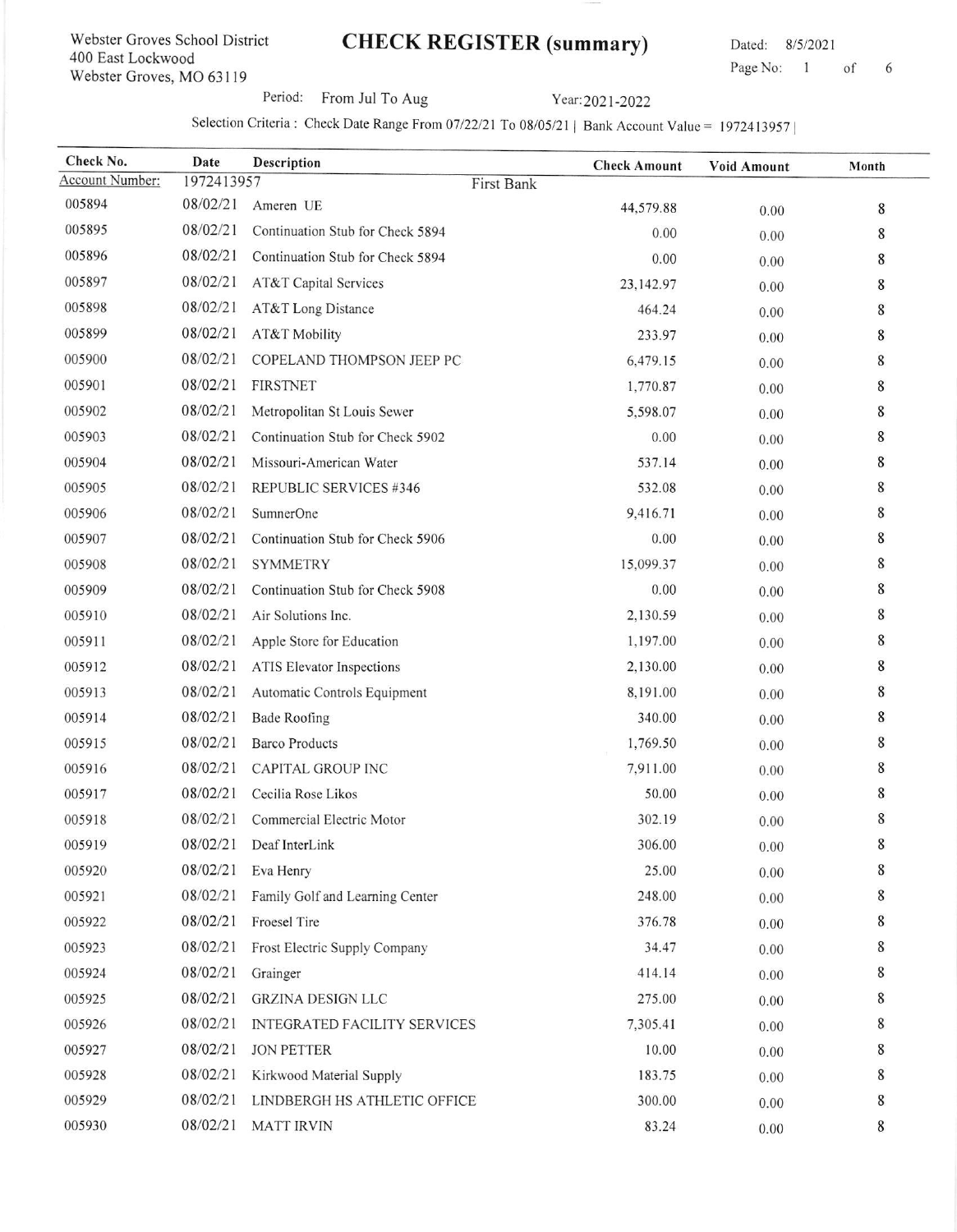#### Webster Croves School District 400 East Lockwood Webster Groves, MO 631 l9

# CHECK REGISTER (summary) Dated: 8/5/2021

Page No: 2 of 6

Period: From Jul To Aug Year: 2021-2022

Selection Criteria: Check Date Range From 07/22/21 To 08/05/21 | Bank Account Value = 1972413957 |

| Check No. | Date     | Description                      | <b>Check Amount</b> | Void Amount | Month       |
|-----------|----------|----------------------------------|---------------------|-------------|-------------|
| 005931    | 08/02/21 | MAXIM STAFFING SOLUTIONS         | 2,866.50            | 0.00        | 8           |
| 005932    | 08/02/21 | Milbradt Lawn Equipment          | 299.97              | 0.00        | 8           |
| 005933    | 08/02/21 | Missouri Department of Public    | 275.00              | 0.00        | 8           |
| 005934    | 08/02/21 | Continuation Stub for Check 5933 | 0.00                | 0.00        | 8           |
| 005935    | 08/02/21 | Continuation Stub for Check 5933 | 0.00                | 0.00        | 8           |
| 005936    | 08/02/21 | <b>MSHSAA</b>                    | 50.00               | 0.00        | $\,$ 8 $\,$ |
| 005937    | 08/02/21 | NAPA AUTO PARTS                  | 6.49                | 0.00        | 8           |
| 005938    | 08/02/21 | Norah S. Rohlfing                | 75.00               | 0.00        | 8           |
| 005939    | 08/02/21 | Normandy School District         | 228.45              | 0.00        | 8           |
| 005940    | 08/02/21 | <b>NU WAY RENTS</b>              | 78.93               | 0.00        | 8           |
| 005941    | 08/02/21 | Pioneer Valley Books             | 216.70              | 0.00        | 8           |
| 005942    | 08/02/21 | Project Lead the Way             | 520.50              | 0.00        | 8           |
| 005943    | 08/02/21 | QUAIL CREEK GOLF COURSE          | 160.00              | 0.00        | 8           |
| 005944    | 08/02/21 | <b>SHAYLA POTT</b>               | 42.56               | 0.00        | 8           |
| 005945    | 08/02/21 | ST LOUIS COMPOSITING INC         | 20.00               | 0.00        | 8           |
| 005946    | 08/02/21 | Staples Advantage                | 100.74              | 0.00        | 8           |
| 005947    | 08/02/21 | THRIFTY CAR RENTAL               | 553.56              | 0.00        | 8           |
| 005948    | 08/02/21 | United Refrigeration             | 500.62              | 0.00        | 8           |
| 005949    | 08/02/21 | Continuation Stub for Check 5948 | 0.00                | 0.00        | 8           |
| 005950    | 08/02/21 | Western Specialty Contractors    | 1,808.14            | 0.00        | 8           |
| 005951    | 08/02/21 | Westlake Hardware                | 90.37               | 0.00        | 8           |
| 005952    | 08/02/21 | Continuation Stub for Check 5951 | 0.00                | 0.00        | 8           |
| 005953    | 08/02/21 | <b>WEX BANK</b>                  | 1,552.56            | 0.00        | 8           |
| 005954    | 08/02/21 | <b>WEX BANK</b>                  | 1,949.64            | 0.00        | 8           |
| 005955    | 08/02/21 | YORK INTERNATIONAL               | 86.00               | 0.00        | 8           |
| 005956    | 08/02/21 | <b>Batteries Plus</b>            | 46.18               | 0.00        | 8           |
| 005957    |          | 08/02/21 BSN SPORTS              | 14,284.73           | 0.00        | 8           |
| 005958    | 08/02/21 | Continuation Stub for Check 5957 | 0.00                | 0.00        | 8           |
| 005959    | 08/02/21 | CharacterPlus                    | 4,000.00            | 0.00        | 8           |
| 005960    | 08/02/21 | Gopher Sports                    | 1,216.68            | 0.00        | 8           |
| 005961    | 08/02/21 | HM RECEIVABLES CO LLC            | 18.23               | 0.00        | 8           |
| 005962    | 08/02/21 | <b>Industrial Soap Company</b>   | 17,961.13           | 0.00        | 8           |
| 005963    | 08/02/21 | Continuation Stub for Check 5962 | 0.00                | 0.00        | 8           |
| 005964    | 08/02/21 | Continuation Stub for Check 5962 | 0.00                | 0.00        | 8           |
| 005965    | 08/02/21 | Continuation Stub for Check 5962 | 0.00                | 0.00        | 8           |
| 005966    | 08/02/21 | Continuation Stub for Check 5962 | 0.00                | 0.00        | 8           |
| 005967    | 08/02/21 | Continuation Stub for Check 5962 | 0.00                | 0.00        | 8           |
| 005968    | 08/02/21 | Continuation Stub for Check 5962 | 0.00                | 0.00        | 8           |